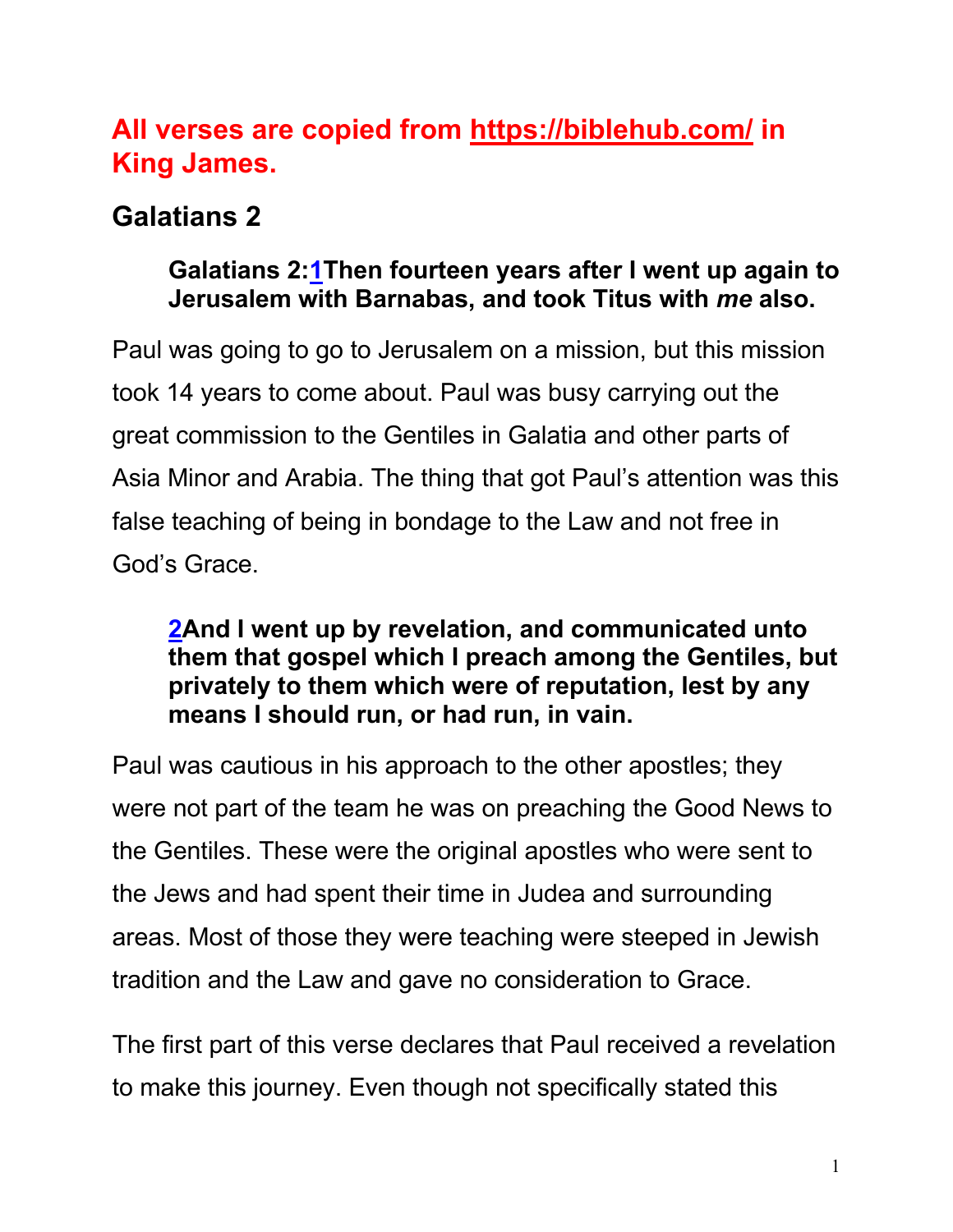revelation was from the one who had enlisted Paul in the first place; Jesus Christ. Included in that revelation was the instructions to take this "new" doctrine to the Church in Jerusalem. This "new" doctrine of Grace over Law was tenable to Paul and the Gentiles but may have been met with derision by the Church in Jerusalem.

Paul was given wisdom to speak privately before the Apostles John and Peter and the Elders which included James the halfbrother of Jesus. James was the head Elder in the Jerusalem Church even though not a disciple he was vested with great authority within Jerusalem.

Paul made no apologies for what he was teaching as it had been revealed by Jesus to him. Paul was sent to those in Jerusalem by God. Paul wanted to be cautious which is meant by him stating;

### Vs 2……. **lest by any means I should run, or had run, in vain.**

Paul knew that if the Apostles and Elders took exception to this doctrine of Grace over Law that his ministry would be sorely hampered; that a division would occur in this New Church that had but a few years under its belt.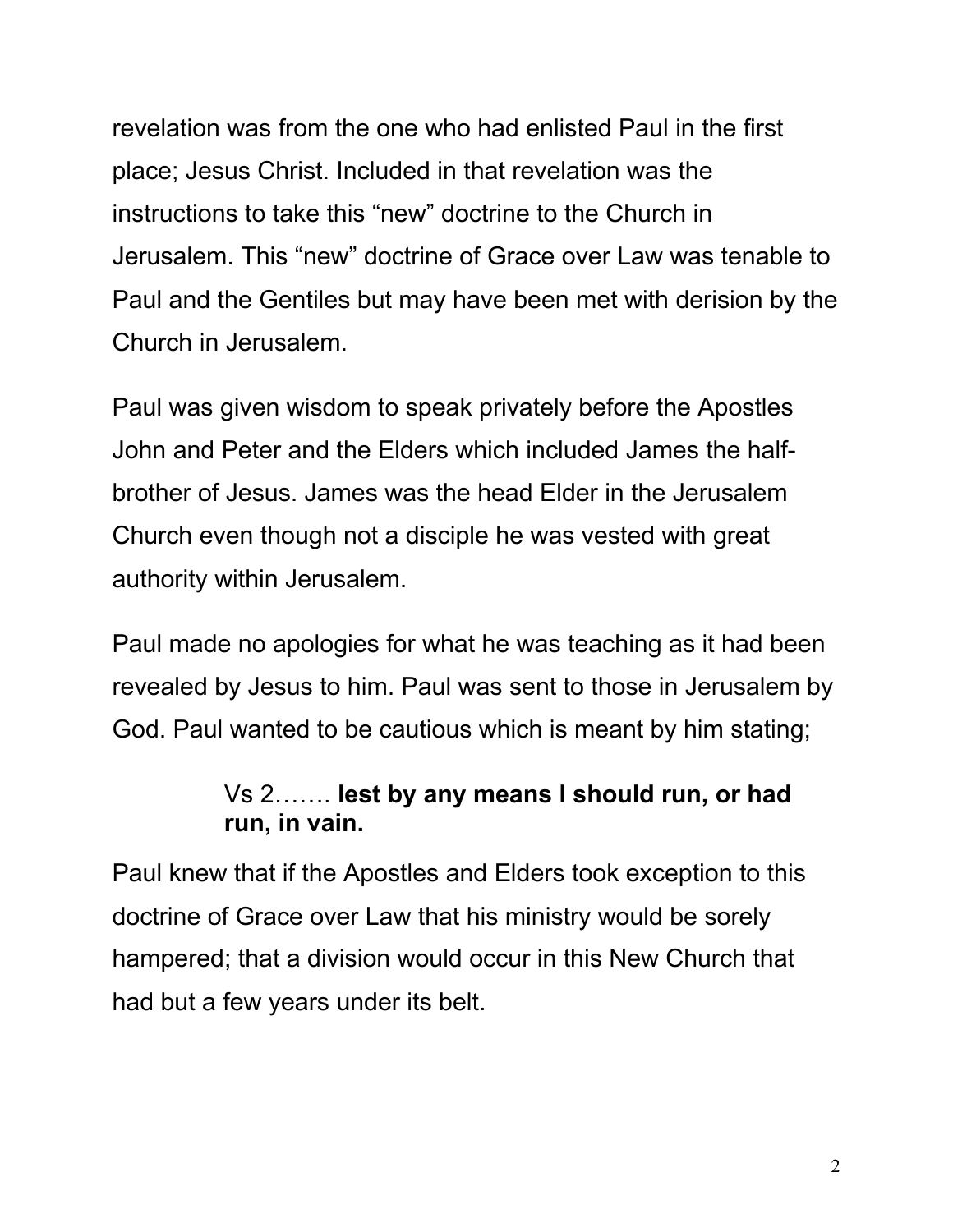So, Paul makes his case before these mature men who were leading the Church in Jerusalem, but not to the entire Church in Jerusalem.

In making his case, Paul brought with him as a manner of show and tell Titus; a Greek by birth and 100% gentile. Meaning unlike Timothy who had one Jewish parent and one gentile parent Titus's parents were both Gentiles.

#### **3But neither Titus, who was with me, being a Greek, was compelled to be circumcised:**

Paul lays out the foundation of this doctrine by example; Titus who was a believer, who taught with Paul had not be circumcised. This was a calculated move by Christ to have Paul do this because they would be meeting in Jerusalem the Holy City of God that was still steeped in the Law of Moses. To bring a "dog" a gentile into their midst could be a catastrophic move on Paul's part but he did so at the behest of Christ through his revelation to Paul on this matter. Those whom they met with did not make a big deal out of Titus not being circumcised; if they had then Titus would have had to been circumcised but he was not

**4And that because of false brethren unawares brought in, who came in privily to spy out our liberty which we have in Christ Jesus, that they might bring us into bondage:**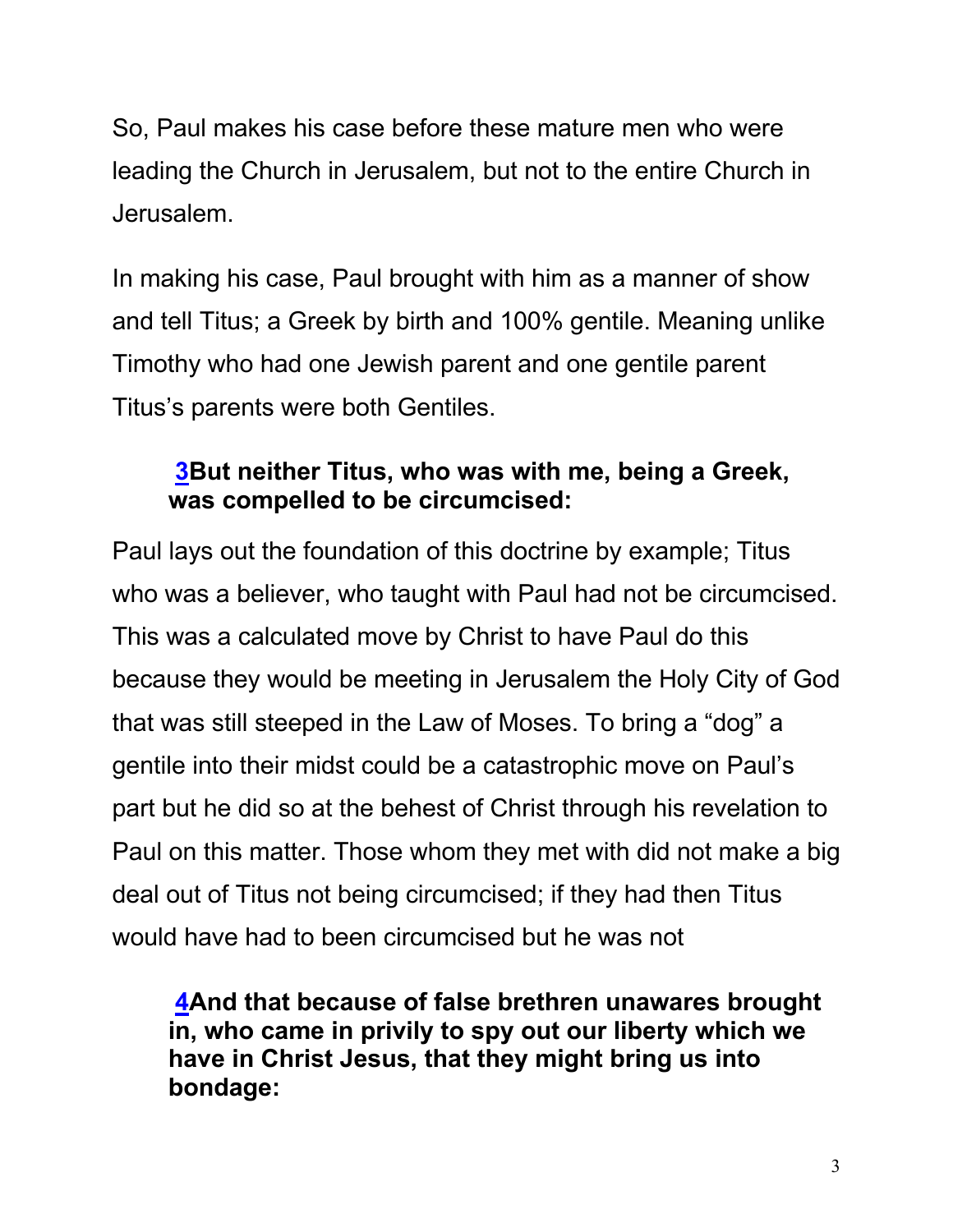Paul boldly speaks of the freedom in which salvation had come to the gentiles; by Grace are they saved and not by any work. These Judaizers had tried to force the Gentiles in Asia Minor/Galatia to be circumcised as a work to conform to Jewish Law before they could be considered saved. These men had in essence snuck into Galatia as if undercover to see what it was that Paul and Barnabas were teaching. When they saw they did not teach the law of circumcision they tried to tell the Gentile Christians that they had not received the whole Gospel. They did not come to find fruit but to find fault. It came down to freedom vs bondage.

# **5To whom we gave place by subjection, no, not for an hour; that the truth of the gospel might continue with you.**

Paul makes it clear that they did not give these Judaizers a day nor even an hour to spread their lies and deceive us of our freedom in Christ. The Truth was more important that getting along with those who came to find fault even though they were supposed Christians from Jerusalem.

#### **6But of these who seemed to be somewhat, (whatsoever they were, it maketh no matter to me: God accepteth no man's person:) for they who seemed** *to be somewhat* **in conference added nothing to me:**

In our vernacular this verse would sound something like this; I feel dumber having listened to these guys and their misinformation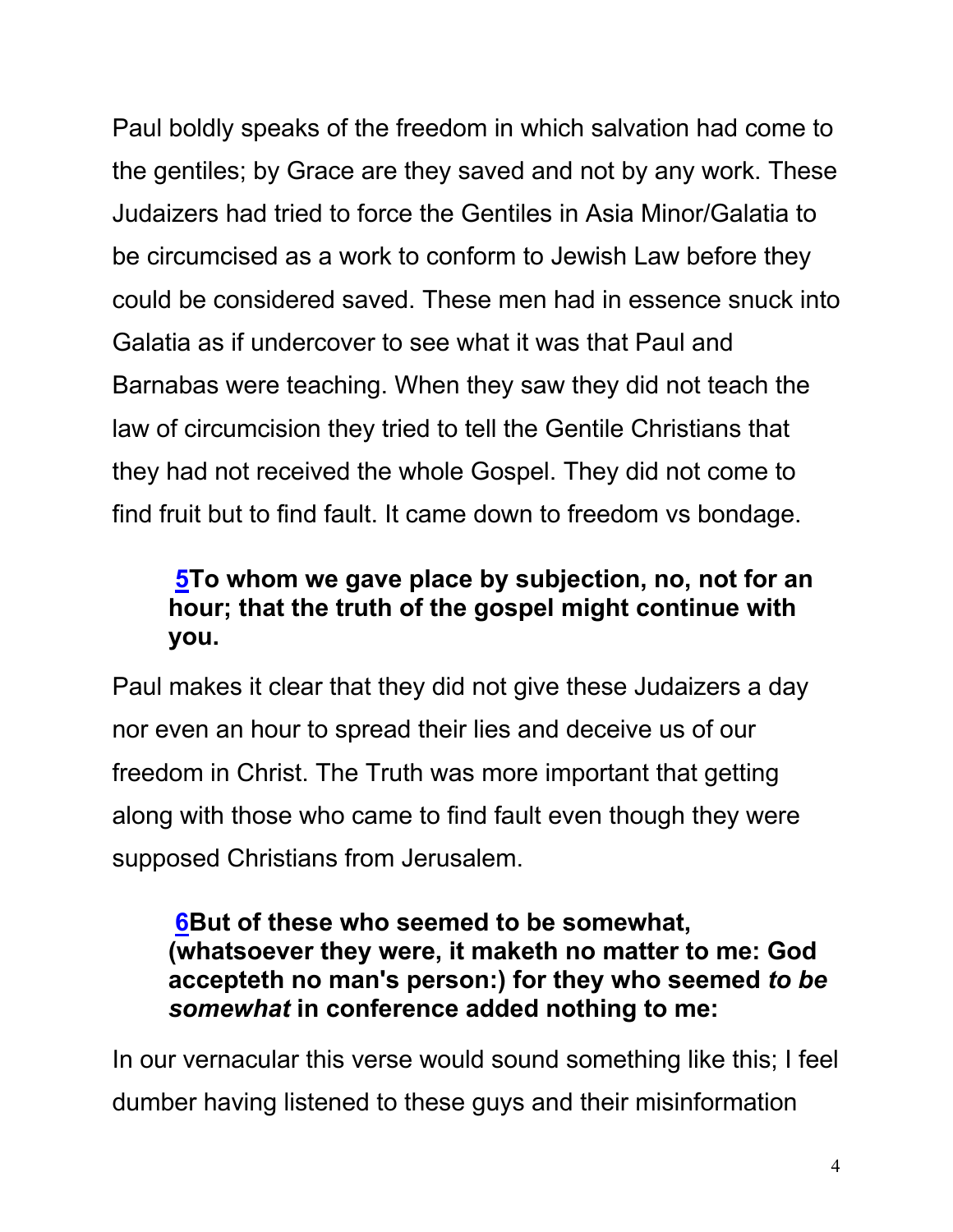about the Good News and our Freedom in Grace from Jesus Christ.

### **7But contrariwise, when they saw that the gospel of the uncircumcision was committed unto me, as** *the gospel* **of the circumcision** *was* **unto Peter;**

Peter was sent by Christ to the Jews and Paul was sent by Jesus to the Gentiles. Peter would have to deal with the Law of Circumcision and Paul was freed from that by Grace. Peter would have to catch up to where Paul was, but Peter had to deal with centuries of Law and Paul was able to deal with Gentiles who neither new the law nor were enslaved by it. They were saved by Grace and free. Paul's argument was why would we try to make them Jews when they are free of the Law when born again.

### **8(For he that wrought effectually in Peter to the apostleship of the circumcision, the same was mighty in me toward the Gentiles:)**

The author of both men's ministries was the same Jesus the Christ.

**9And when James, Cephas, and John, who seemed to be pillars, perceived the grace that was given unto me, they gave to me and Barnabas the right hands of fellowship; that we** *should go* **unto the heathen, and they unto the circumcision.**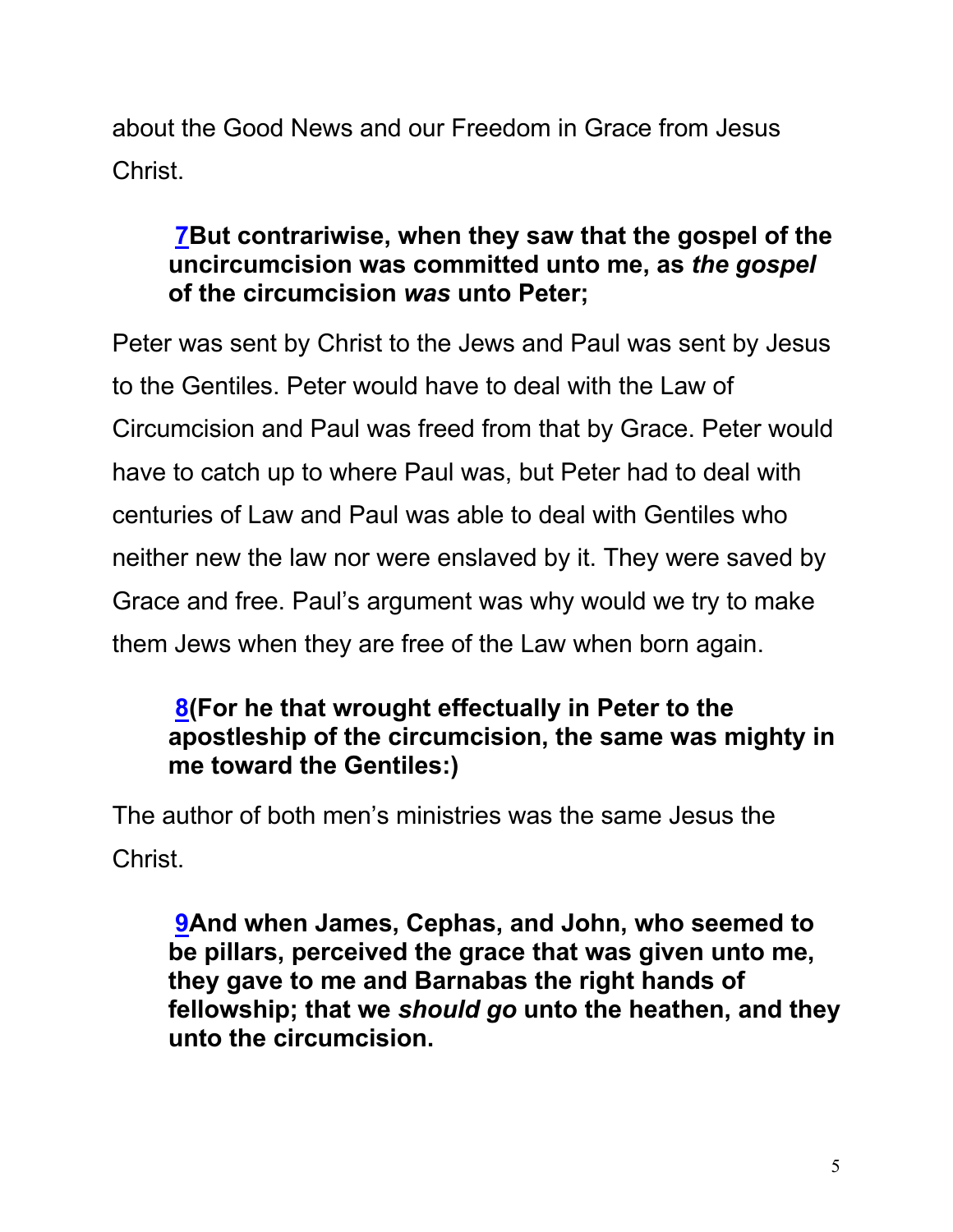A bit of a snide remark by Paul when he states these men "seemed to be pillars"; James the half-brother of Jesus and the lead Elder in Jerusalem along with two of the most prominent Apostles Peter (Cephas) and John "seemed" to be apparent pillars of the Church in Jerusalem. None of us are anything, it is always Christ and Him alone.

However, these men of Jerusalem perceived or observed the Grace that was given to Paul and Barnabas. They could not deny what they saw and heard and being convicted by the Holy Ghost recognized this Grace to be from Christ. In that knowledge they extended their solidarity with Paul and his teaching about Grace.

### **10Only** *they would* **that we should remember the poor; the same which I also was forward to do.**

Do your jobs as directed but remember the Christians in Jerusalem were poor mainly due to the ostracization by the Jews toward those of the Way. They were challenged to make a simple living in Jerusalem and in the broader Judea.

# **Paul Confronts Peter**

This gets really interesting.

**11But when Peter was come to Antioch, I withstood him to the face, because he was to be blamed.**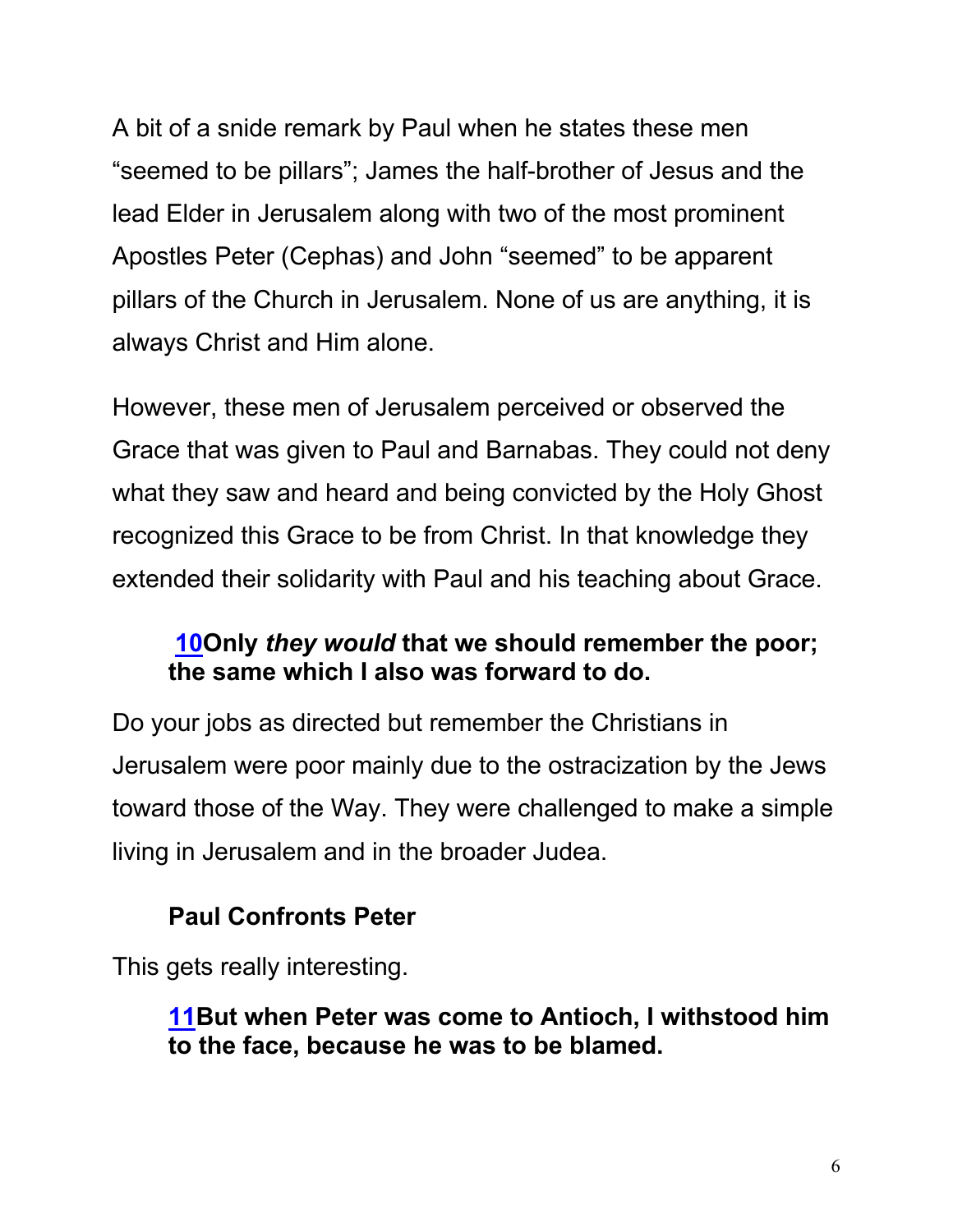Peter makes a trip to Antioch north of Jerusalem right on the border of today's Turkey and Syria but at the time Galatia. Paul was not going to have any of what Peter eventually did and Paul called Peter and even Barnabas out on their hypocrisy. Peter showed up before a larger contingency of Jewish Christians from Jerusalem arrived.

### **12For before that certain came from James, he did eat with the Gentiles: but when they were come, he withdrew and separated himself, fearing them which were of the circumcision.**

Before this larger contingency arrived, Peter ate and fellowshipped with the Gentile believers including sharing in the Lord's Supper. He was one of the boys who lived free due to God's Grace; undeserved, unmerited favor.

#### **13And the other Jews dissembled likewise with him; insomuch that Barnabas also was carried away with their dissimulation.**

But when the religious pious folks from Jerusalem showed up all of a sudden Grace disappeared and bondage showed back up. Have you ever as a Christian been doing something in freedom in Christ and then another Christian or maybe a Pastor shows up and all of a sudden you feel guilty and stop walking in your freedom. That is what happened here, Peter had a reputation to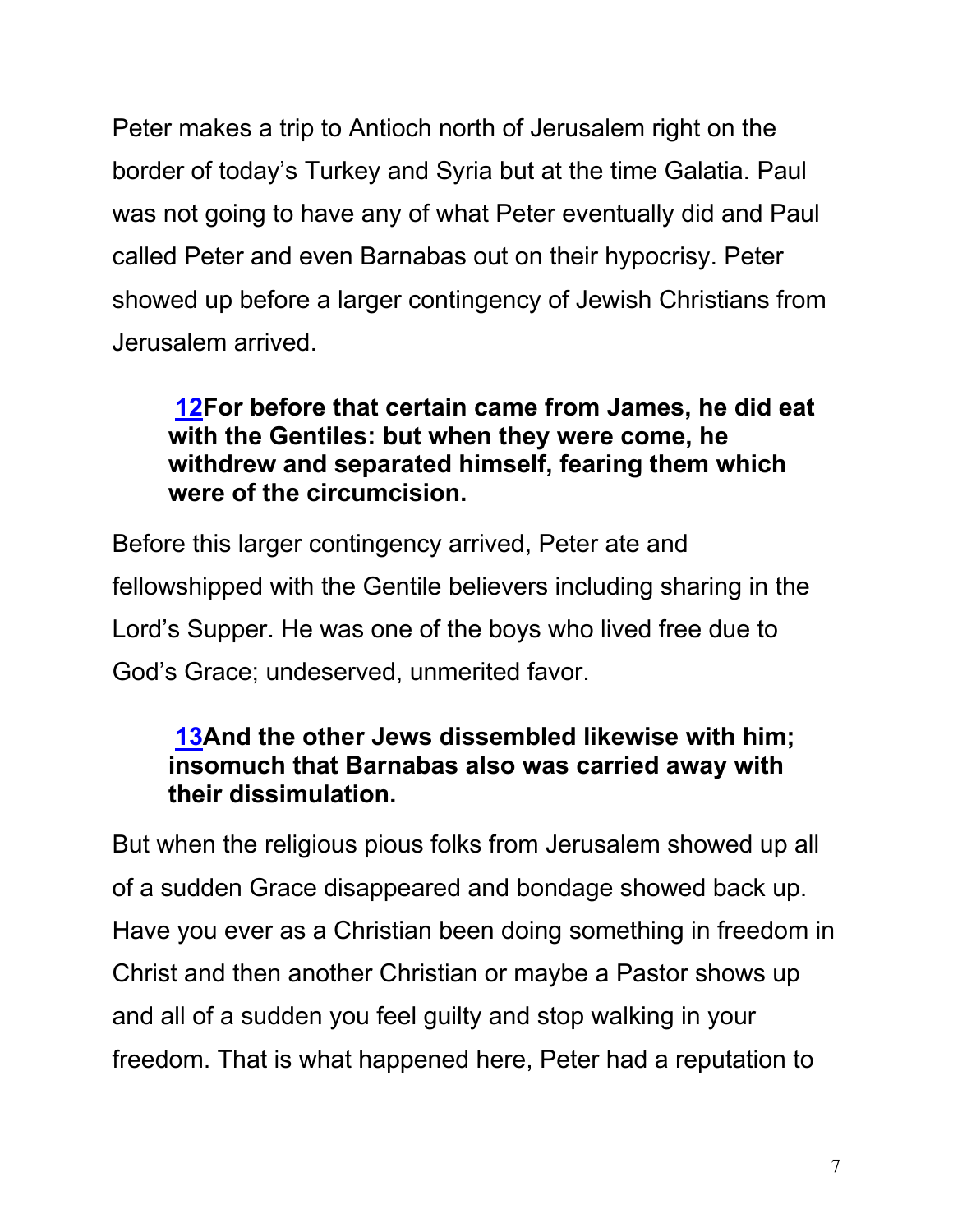maintain and he could not be seen walking in Grace when he and the other still taught the law as part of salvation.

Peter had been chastised by God about a dream that he had had.

*Acts 10: 9On the morrow, as they went on their journey, and drew nigh unto the city, Peter went up upon the housetop to pray about the sixth hour: 10And he became very hungry, and would have eaten: but while they made ready, he fell into a trance, 11And saw heaven opened, and a certain vessel descending unto him, as it had been a great sheet knit at the four corners, and let down to the earth: 12Wherein were all manner of four footed beasts of the earth, and wild beasts, and creeping things, and fowls of the air. 13And there came a voice to him, Rise, Peter; kill, and eat. 14But Peter said, Not so, Lord; for I have never eaten any thing that is common or unclean. 15And the voice spake unto him again the second time, What God hath cleansed, that call not thou common. 16This was done thrice: and the vessel was received up again into heaven.*

This was a lesson in Grace; the law clearly said as Peter had pointed out the Law forbid the eating of unclean animals. But here Peter is told not to call unclean what God has called clean. So Peter knowing what he had done with the gentile brothers was not forbidden in Grace he was drawn back into bondage by his heritage and hypocrisy. Even worse, Paul's closest ally and friend in the ministry to the Gentiles is pulled back into legalism along with Peter at the appearing of these "religious folks from Jerusalem".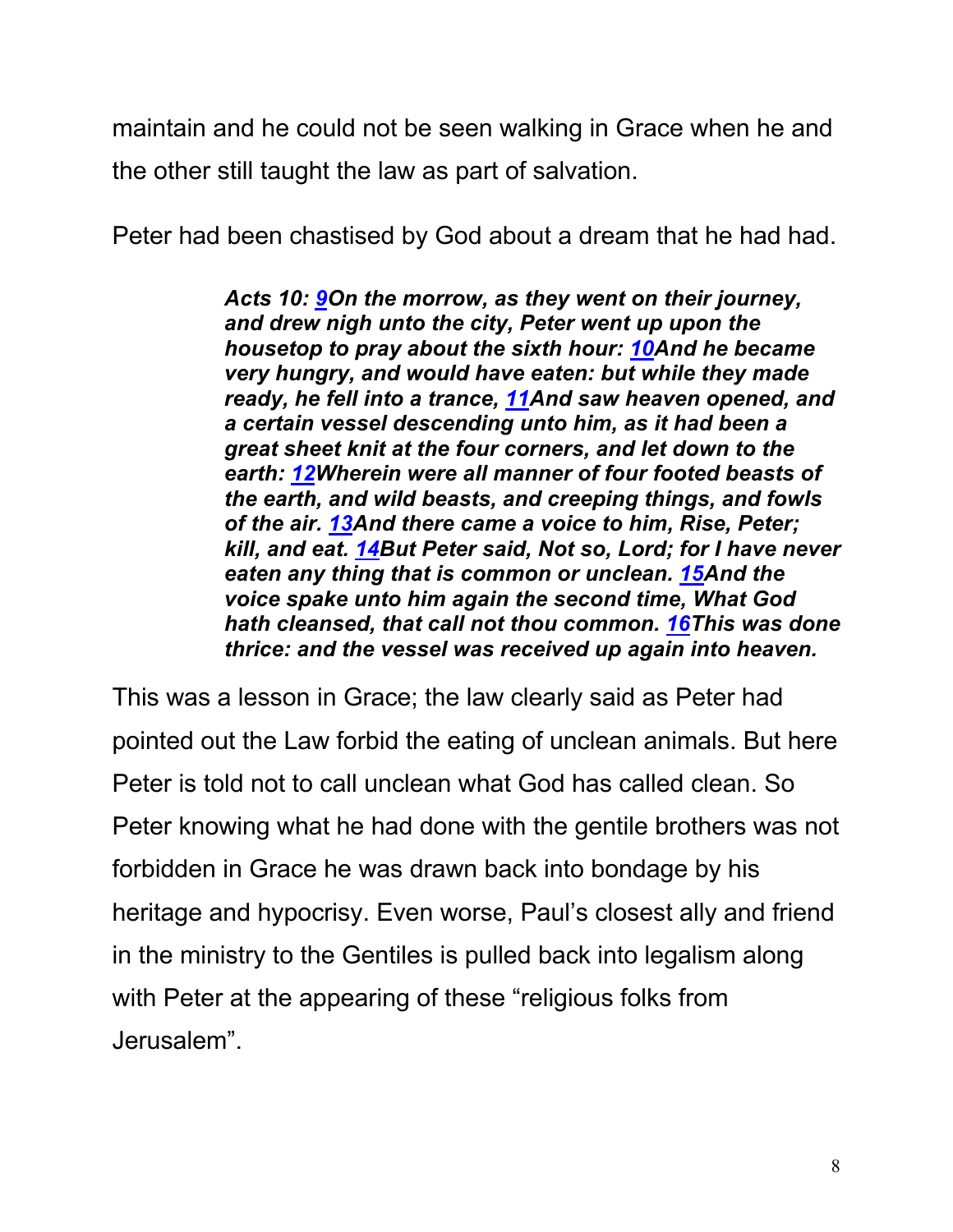# **January 10, 2021**

**14But when I saw that they walked not uprightly according to the truth of the gospel, I said unto Peter before** *them* **all, If thou, being a Jew, livest after the manner of Gentiles, and not as do the Jews, why compellest thou the Gentiles to live as do the Jews?**

God has an interesting way of trapping religious people in two faced practices; and yes, God is not a respecter of persons.

#### *Acts 10:34 Then Peter opened his mouth, and said, Of a truth I perceive that God is no respecter of persons:*

#### *Romans 2:11 For there is no respect of persons with God.*

The Jews in these verses think they are walking in righteousness but find out that their perceived righteousness is really bondage. Paul points out, that Peter while with the Gentile brothers and sisters walked in freedom, and then was willingly drug back into bondage by the mere presence of those Christian Jews from Jerusalem. If Peter recognizes that then, why would he and the religious folks from Jerusalem want to drag the Gentiles who were walking in the freedom of Grace into bondage of the Law?

#### **15We** *who are* **Jews by nature, and not sinners of the Gentiles,**

Jewish people looked down on the Gentiles as those who were sinners without hope because they had not the Law. The Jews on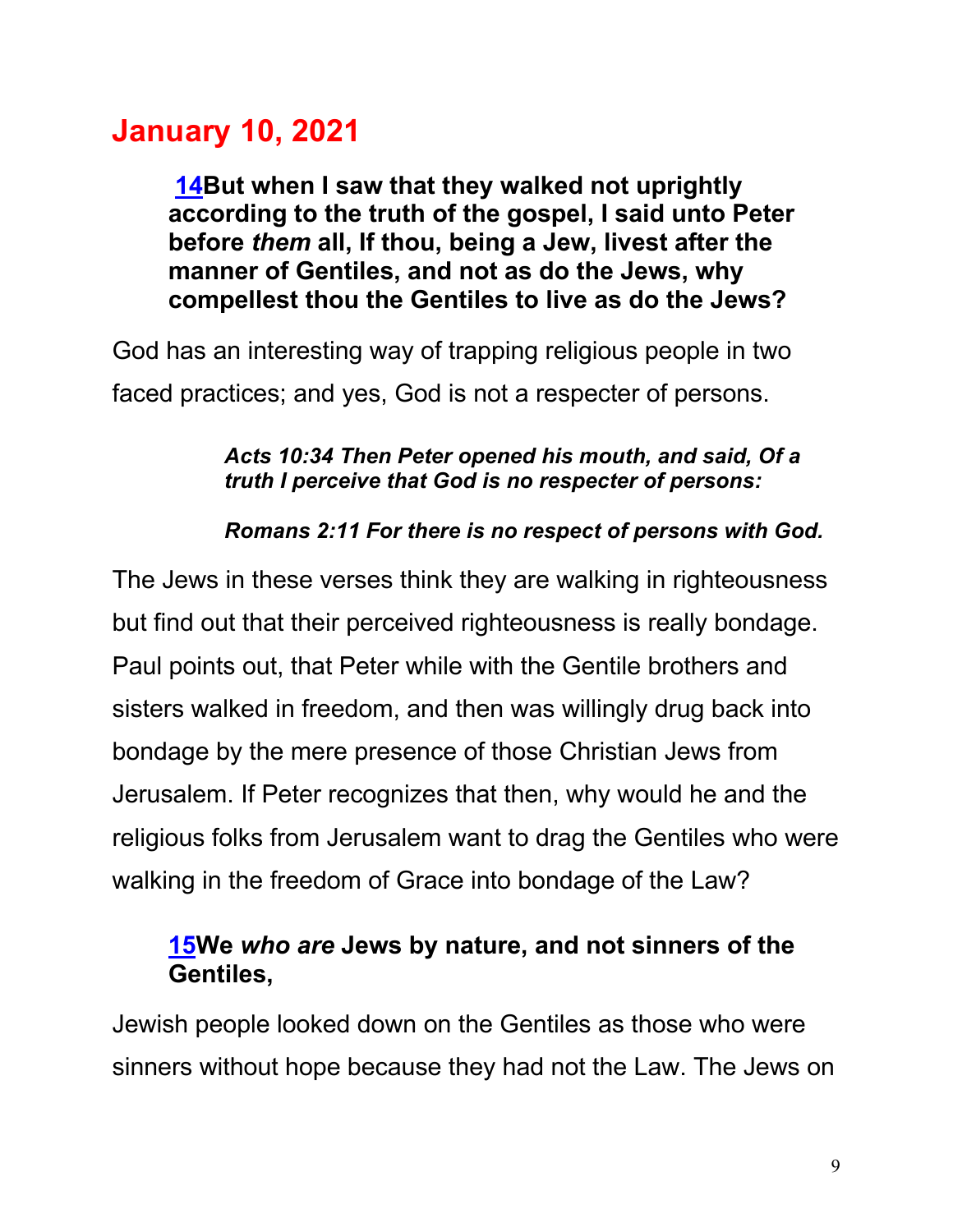the other hand were favored by God by the nature of their ancestry their blood lines their bona fides. They believed they had a leg up on the Gentile Christians simply by being Jewish by heritage.

### **16Knowing that a man is not justified by the works of the law, but by the faith of Jesus Christ, even we have believed in Jesus Christ, that we might be justified by the faith of Christ, and not by the works of the law: for by the works of the law shall no flesh be justified.**

Paul chastises the lot of them for denying their knowledge of the truth. The truth is that we are saved by Grace and that no work can save us, that is both for Gentile and Jew. That work would include birthing as a Jew. They were not saved just because they were born Jews, they were saved the same way that the Gentiles were saved and that was by Grace. It appears they knew the truth but were afraid to walk in it because of their reputations as Jewish men.

#### **17But if, while we seek to be justified by Christ, we ourselves also are found sinners,** *is* **therefore Christ the minister of sin? God forbid. 18For if I build again the things which I destroyed, I make myself a transgressor.**

If we approach salvation as our deciding to be saved and ignore the Grace that God extends to us then we are still in our sins. The decision we make if it tries to stand by itself it is a work but if we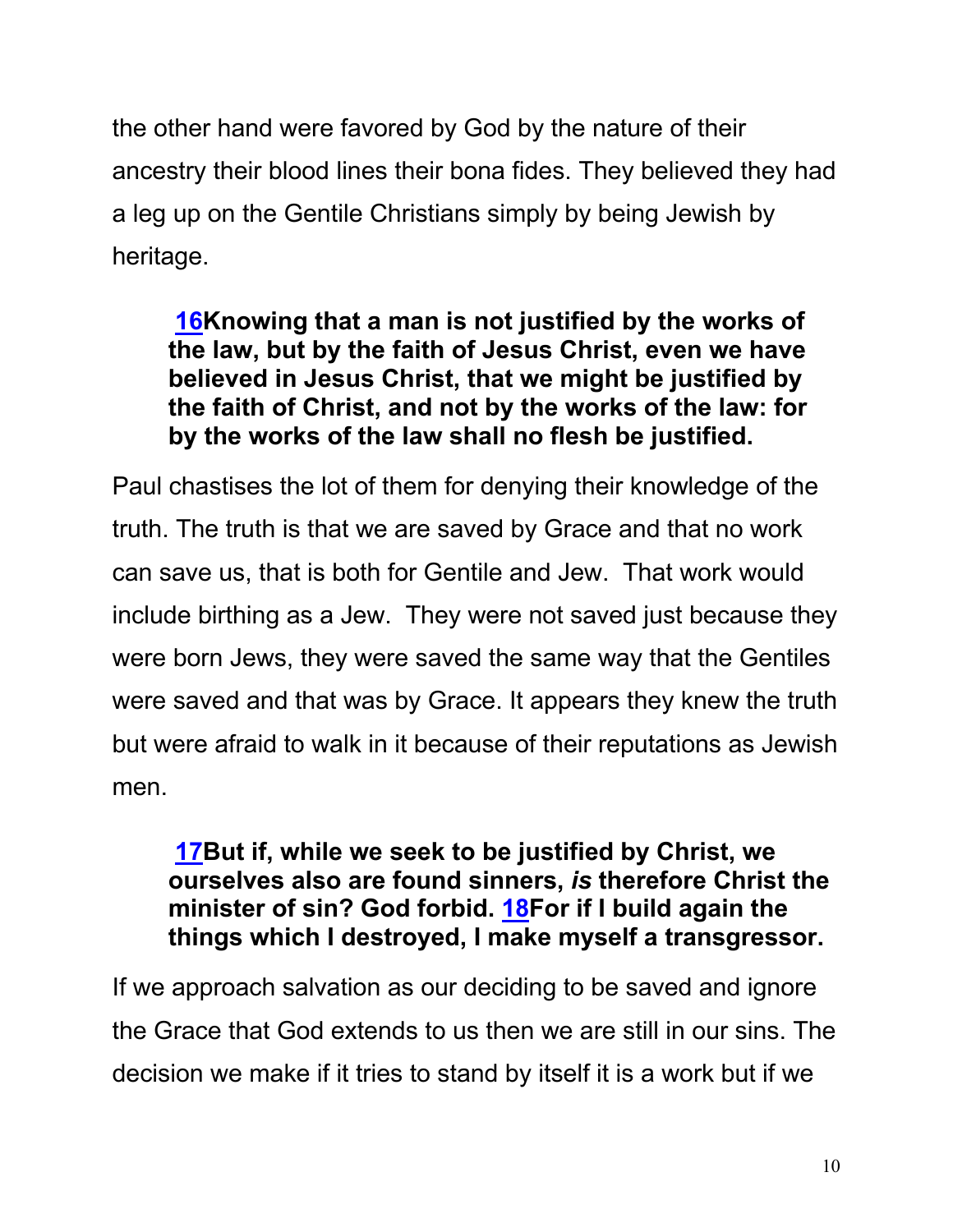understand that even being allowed to say "yes" by the Grace of God then it is not a work of our it is a work of His by His Grace.

It would be the same if we thought baptism saves us; to believe the act of baptism saves someone simply means we are in fact unsaved sinners. Paul is arguing against the idea that any of this could happen without God's Grace; "undeserved, unmerited favor" by God; then like Paul we fight and deny the very thing we know, the very thing that Paul had at first fought against and then saw the Truth. God's Grace saves us through the Blood of the Lamb. How could he or we deny that Truth ever again?

# **19For I through the law am dead to the law, that I might live unto God.**

If we live to the law, rely on the law, turn to the law we are as dead to God. God has offered a New Covenant and, in that Covenant, we are freed from the Law because Christ fulfilled the Law and by His Blood we are saved by Grace; undeserved, unmerited favor from God.

#### **20I am crucified with Christ: nevertheless I live; yet not I, but Christ liveth in me: and the life which I now live in the flesh I live by the faith of the Son of God, who loved me, and gave himself for me.**

As believers we have understood that we were crucified with Christ, our sins were the cause of His Crucifixion and so it is with